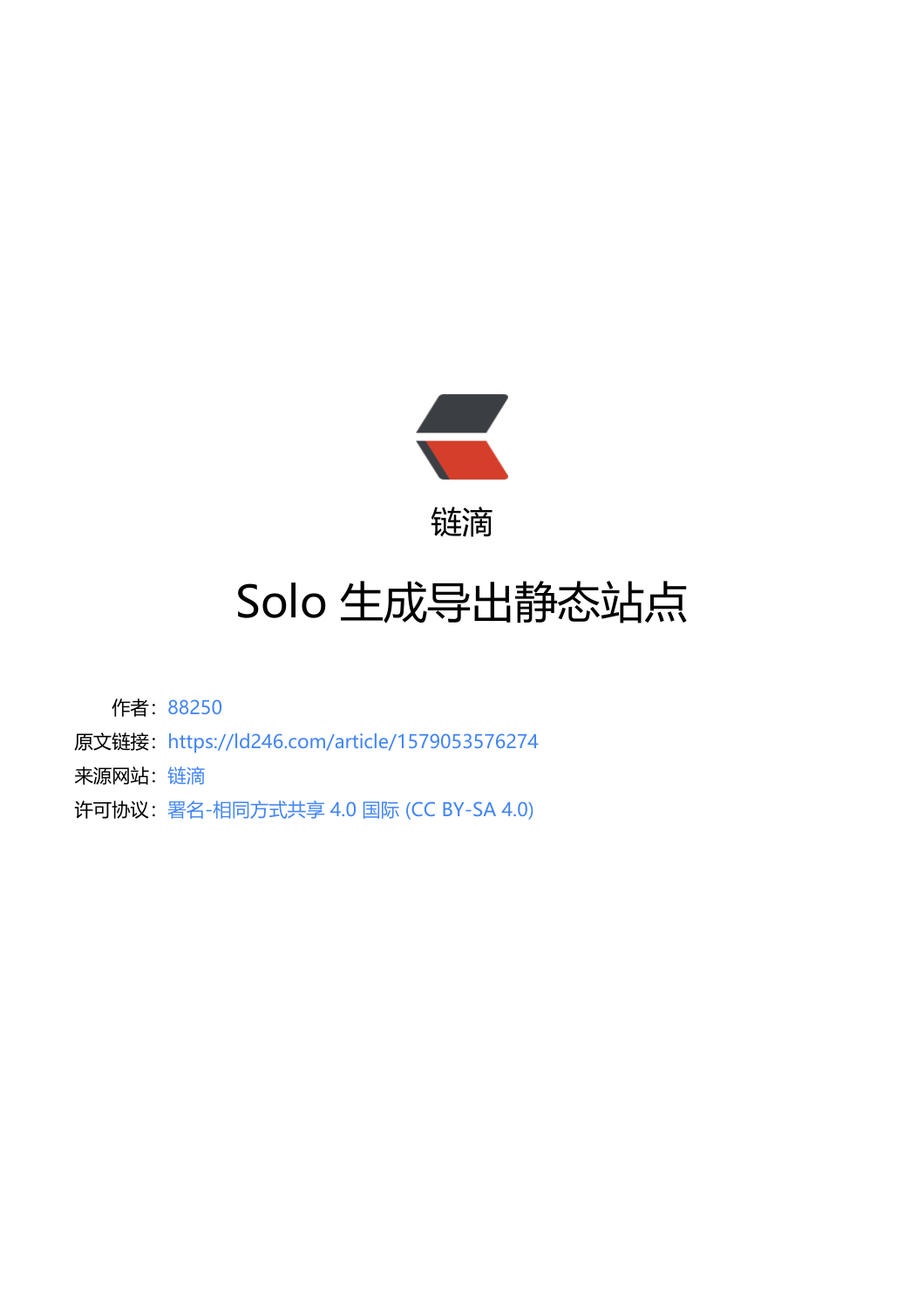<blockquote> <p>本文是<a href="https://link.ld246.com/forward?goto=https%3A%2F%2Fhacpai.com%2Far icle%2F1537690756242" target="\_blank" rel="nofollow ugc">《Solo 从设计到实现》</a>的 个章节,该系列文章将介绍 <a href="https://link.ld246.com/forward?goto=https%3A%2F%2Fso o.b3log.org" target=" blank" rel="nofollow ugc">Solo</a> 这款 Java 博客系统是如何从无到 的,希望大家能通过它对 Solo 从设计到实现有个直观地了解、能为想参与贡献的人介绍清楚项目, 希望能为给<del>重复发明</del>重新定义博客系统的人做个参考 :heart:</p> </blockquote> <p>自 v3.9.0 开始, Solo 开始支持生成并导出静态站点, 以方便用户部署 GitHub Pages 这类静态 站托管服务。实例可见于此:</p>  $|<sub>u</sub>|$ <li><a href="https://link.ld246.com/forward?goto=https%3A%2F%2Fdl88250.gitee.io" targe ="\_blank" rel="nofollow ugc">https://dl88250.gitee.io</a></li> <li><a href="https://link.ld246.com/forward?goto=https%3A%2F%2F88250.github.io" target "\_blank" rel="nofollow ugc">https://88250.github.io</a></li>  $\langle$ /ul $\rangle$ <p>换句话说,Solo 可以支持在本地 localhost 上写作,然后用户自行部署 Pages 托管站点,这样 不用搭建服务器运维了。Solo 静态部署同样支持浏览量计数和社区评论互动,让静态博客也能和动 博客一样充满生机。</p> <h3 id="使用流程">使用流程</h3>  $|<$ ol $|>$ <li>功能入口:管理后台 - 工具 - 静态站点</li>  $\langle$ li>输入待生成的静态站点地址,比如 <code>https://88250.github.io</code></li> <li>点击"生成"按钮触发静态站点页面资源生成</li> <li>生成完毕后界面会返回导出的目录路径</li>  $\langle$ ol> <h3 id="技术实现">技术实现</h3> <pre><code class="language-java highlight-chroma"><span class="highlight-line"><span c ass="highlight-cl"><span class="highlight-n">Solos</span><span class="highlight-o">.</s an> <span class="highlight-na">GEN\_STATIC\_SITE</span> <span class="highlight-o">=</s an> <span class="highlight-kc">true</span><span class="highlight-o">;</span> </span></span><span class="highlight-line"><span class="highlight-cl"> </span></span><span class="highlight-line"><span class="highlight-cl"><span class="high ight-n">genURI</span><span class="highlight-o">(</span><span class="highlight-s">"/ta s.html"</span><span class="highlight-o">);</span> </span></span><span class="highlight-line"><span class="highlight-cl"><span class="high ight-n">genURI</span><span class="highlight-o">(</span><span class="highlight-s">"/ar hives.html"</span><span class="highlight-o">);</span> </span></span><span class="highlight-line"><span class="highlight-cl"><span class="high ight-n">genURI</span><span class="highlight-o">(</span><span class="highlight-s">"/lin s.html"</span><span class="highlight-o">);</span> </span></span><span class="highlight-line"><span class="highlight-cl"><span class="high ight-n">genURI</span><span class="highlight-o">(</span><span class="highlight-s">"/ca egories.html"</span><span class="highlight-o">);</span> </span></span><span class="highlight-line"><span class="highlight-cl"><span class="high ight-n">genURI</span><span class="highlight-o">(</span><span class="highlight-s">"/in ex.html"</span><span class="highlight-o">);</span> </span></span><span class="highlight-line"><span class="highlight-cl"><span class="high ight-n">genURI</span><span class="highlight-o">(</span><span class="highlight-s">"/bl g/info"</span><span class="highlight-o">);</span> </span></span><span class="highlight-line"><span class="highlight-cl"><span class="high ight-n">genURI</span><span class="highlight-o">(</span><span class="highlight-s">"/m nifest.json"</span><span class="highlight-o">);</span> </span></span><span class="highlight-line"><span class="highlight-cl"><span class="high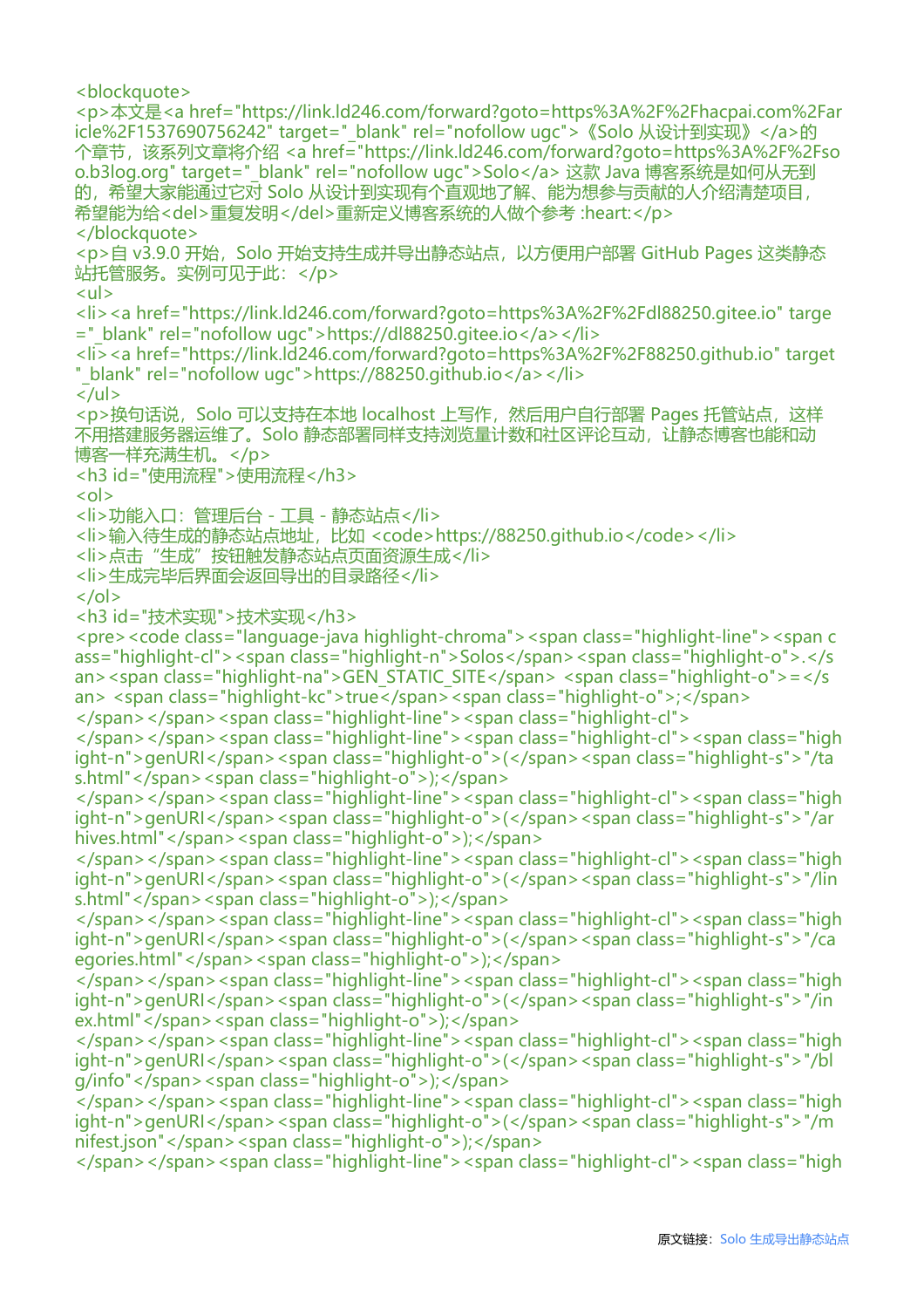ight-n">genURI</span><span class="highlight-o">(</span><span class="highlight-s">"/rss xml"</span><span class="highlight-o">);</span> </span></span><span class="highlight-line"><span class="highlight-cl"> </span></span><span class="highlight-line"><span class="highlight-cl"><span class="high ight-n">genArticles</span><span class="highlight-o">();</span>  $\langle$ span> $\langle$ span> $\langle$ span class="highlight-line"> $\langle$ span class="highlight-cl"> $\langle$ span class="high ight-n">genTags</span><span class="highlight-o">();</span> </span></span><span class="highlight-line"><span class="highlight-cl"><span class="high ight-n">genArchives</span><span class="highlight-o">();</span> </span></span><span class="highlight-line"><span class="highlight-cl"><span class="high ight-n">genCategories</span><span class="highlight-o">();</span> </span></span><span class="highlight-line"><span class="highlight-cl"><span class="high ight-n">genSkins</span><span class="highlight-o">();</span> </span></span><span class="highlight-line"><span class="highlight-cl"><span class="high ight-n">genJS</span><span class="highlight-o">();</span> </span></span><span class="highlight-line"><span class="highlight-cl"><span class="high ight-n">genImages</span><span class="highlight-o">();</span> </span></span><span class="highlight-line"><span class="highlight-cl"><span class="high ight-n">genPlugins</span><span class="highlight-o">();</span> </span></span><span class="highlight-line"><span class="highlight-cl"><span class="high ight-n">genFile</span><span class="highlight-o">(</span><span class="highlight-s">"sw.j "</span><span class="highlight-o">);</span> </span></span><span class="highlight-line"><span class="highlight-cl"><span class="high ight-n">genFile</span><span class="highlight-o">(</span><span class="highlight-s">"rob ts.txt"</span><span class="highlight-o">);</span> </span></span><span class="highlight-line"><span class="highlight-cl"><span class="high ight-n">genFile</span><span class="highlight-o">(</span><span class="highlight-s">"CH NGE\_LOGS.md"</span><span class="highlight-o">);</span> </span></span><span class="highlight-line"><span class="highlight-cl"> </span></span><span class="highlight-line"><span class="highlight-cl"><span class="high ight-n">Solos</span><span class="highlight-o">.</span><span class="highlight-na">GEN STATIC\_SITE</span> <span class="highlight-o">=</span> <span class="highlight-kc">fals </span><span class="highlight-o">;</span> </span></span></code></pre> <ul> <li><code>genURI</code>: 用于生成独立的动态模板页面</li> <li><code>genArticlese</code> 、 <code>genTags</code> 、 <code>genArchives</code 等:分别用于生成文章、标签、存档等</li>  $\langle$ i><code>genJS</code>, <code>genImages</code>, <code>genPlugins</code>: 别用于生成 JS、图片、插件</li> <li><code>genFile</code> : 用于生产单个的静态文件</li>  $\langle$ /ul $\rangle$ <p>对于文章,仅导出:</p> <ul> <li>状态为发布状态的,即不导出草稿夹</li> <li>没有密码的文章, 即公开文章</li>  $\langle$ /ul $\rangle$ <p>除了页面相关资源的生成,静态博客站点还需要浏览计数统计和评论功能,为此我们做了两个组 来进行支持:</p>  $|<sub>u</sub>|$ <li><a href="https://link.ld246.com/forward?goto=https%3A%2F%2Fgithub.com%2FVaness 219%2Fuvstat" target="\_blank" rel="nofollow ugc">uvstat</a>:博客总浏览数、文章浏览数 计数组件</li> <li><a href="https://link.ld246.com/forward?goto=https%3A%2F%2Fgithub.com%2FVaness